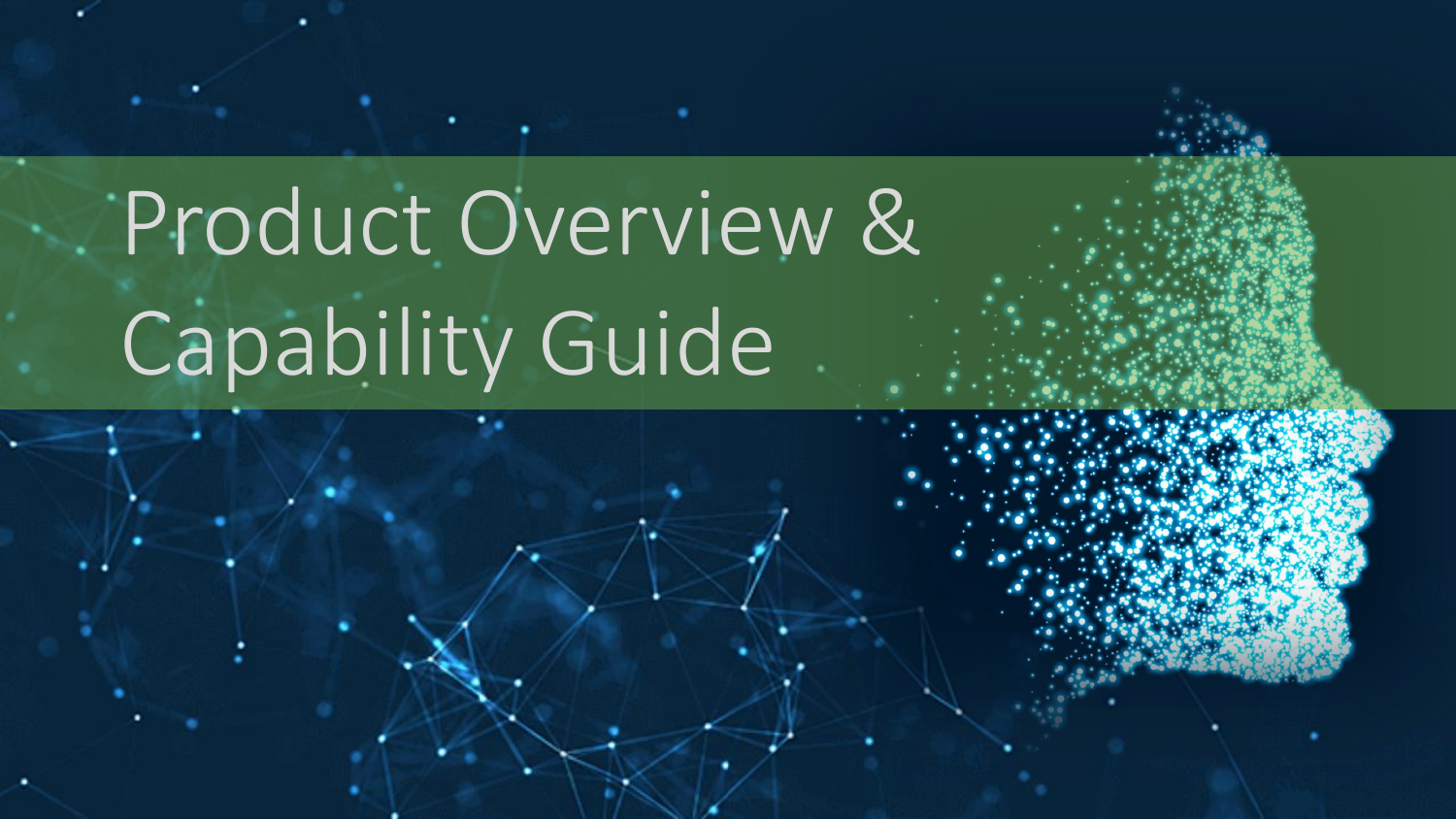Business Central brings the full power of Dynamics NAV to the cloud. This includes the existing functionality of Dynamics 365 for Finance and Operations, Business Edition, as well as new and advanced functionality from Dynamics NAV.

Business Central is a unique solution for efficient business management for both small and mid-sized organizations. It effectively automates and streamlines business processes and helps to successfully manage any business. Business Central is highly versatile with rich features, enabling companies to manage business proficiently. This includes aspects such as finance, manufacturing, sales, shipping, project management and more. Custom functionality can easily be added, which is relevant to the company's region of the operation.

# **An Effective Solution for Your Business**

Being the next generation of intelligent business applications with a combination of the current CRM and ERP capabilities all in one Online Service, Business Central is sold, implemented, and supported by a global network of solution consultants called partners. These local partners will meet with you to discuss your requirements and then create a price quote based upon your business needs. Ultimately, the price of your solution depends on your specific functionality needs, the number and type of users who will be accessing the system, the needed implementation support, and how you choose to deploy the software.



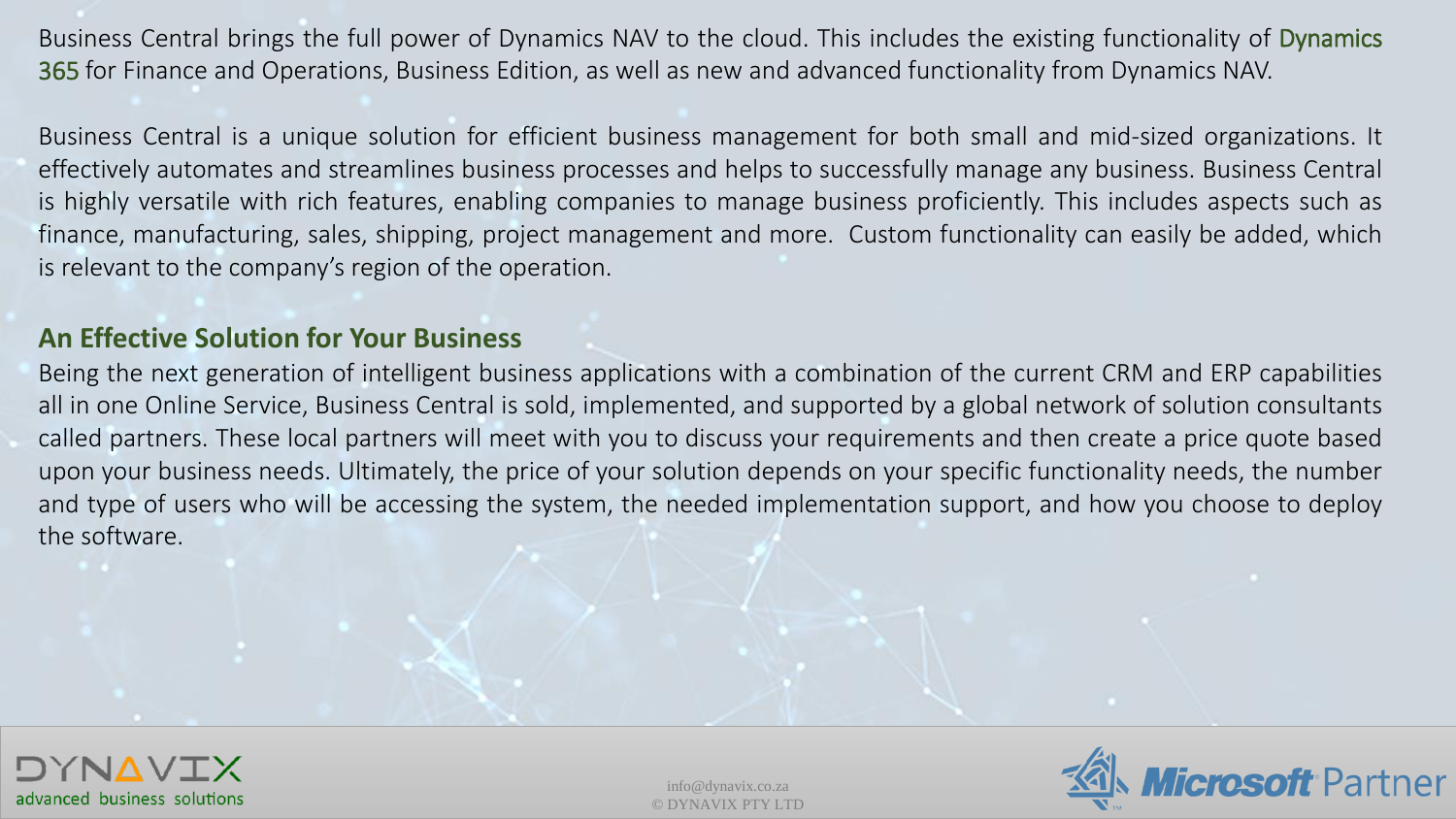# **Advantages of using Dynamics 365 Business Central**

# **Built with purpose**

With new built-in applications that work efficiently and seamlessly in the cloud, secure assistance is provided in managing specific business functions. Each application is designed to be deployed effortlessly and independently to deliver additional value and worth. With perfect integration, additional capabilities can be adopted with ease at any time.

## **Key to be more productive**

With Dynamics 365 BC, employees are assisted to operate more effectively and efficiently. A variety of applications and tools are combined coherently to increase productivity.

## **Business Intelligence**

The next generation of intelligent business applications facilitates the handling of data. Dynamics 365 BC provides an integrated business application. The focus not only on big data, but also with advanced analytics can be transformed into unique processes and actionable plans.

# **Adaptable**

All applications offered by Dynamics 365 BC are bundled into one single platform, which ensures a single view of all your data. Information can effortlessly be composed and modified, and processes extended in real-time.



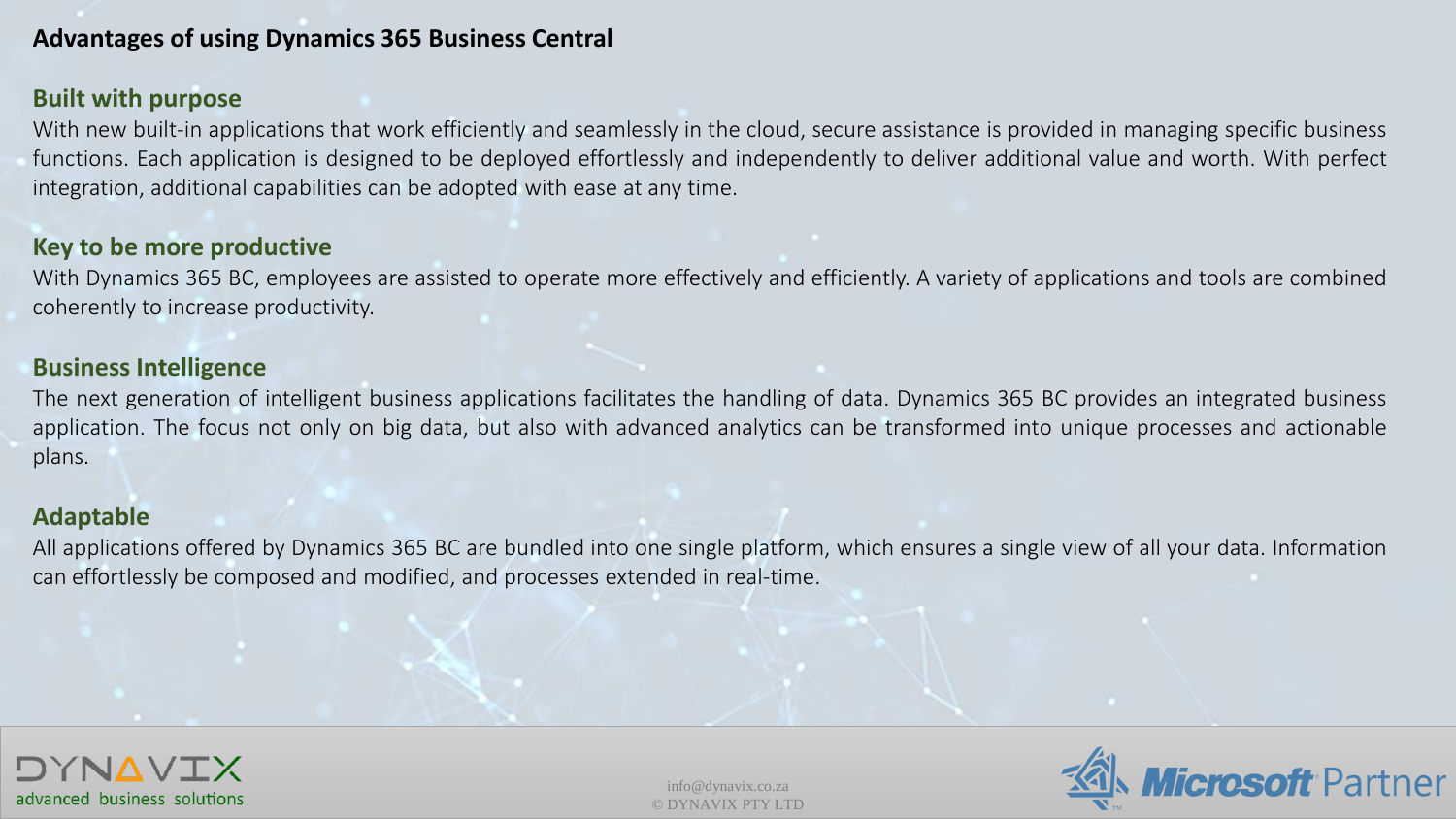# **Business Functionality**

#### **Finance**

Make and collect payments, manage your cash flow, defer income and revenue, prepare year-end closing, and manage fixed assets. Business Central includes a standard configuration of most financial processes, but you can change the configuration to suit your business. The default configuration includes a chart of accounts and standard posting groups that make the process of assigning default general ledger posting accounts to customers, vendors, and items more efficient.

#### **Business Intelligence**

Get insight to the performance of your business activities through budgets, account schedules, and analysis views. Businesses capture a tremendous amount of data through daily activity. This data, which reflects such things as the organization's sales figures, purchases, operational expenses, employee salaries, and budgets, can become valuable information, or business intelligence, for decision makers. Business Central contains a number of features that help you gather, analyse, and share your company data.

#### **Sales**

Manage sales processes and information, such as quotes, orders, returns, and customer accounts, and make drop shipments. Good sales and marketing practices are all about how to make the best decisions at the right time. Marketing functionality in Business Central provides precise and timely overview of your contact information so that you can serve your prospective customers more efficiently and increase customer satisfaction.

#### **Project Management**

Create jobs and schedule resources for project, manage job budgets, monitor progress, and track machine and employee hours. In Business Central, you can perform common project management tasks, such as configuring a job and scheduling a resource, as well as providing the information needed to manage budgets and monitor progress. You can track machine and employee hours on the project by using time sheets. As a project manager, you have a good overview, not only of individual jobs, but also of the allocation of employees, machinery and other resources being used in all projects.

#### **Fixed Assets**

Organize your fixed assets, ensure correct periodic depreciation, and keep track of maintenance costs. The Fixed Assets functionality in Business Central provides an overview of your fixed assets and ensures correct periodic depreciation. It also enables you to keep track of your maintenance costs, manage insurance policies, post fixed asset transactions, and generate various reports and statistics.

#### **Workflow**

Set up and use workflows that connect tasks performed by different users or by the system, such as automatic posting. Requesting and granting approval to create or post documents are typical workflow steps.